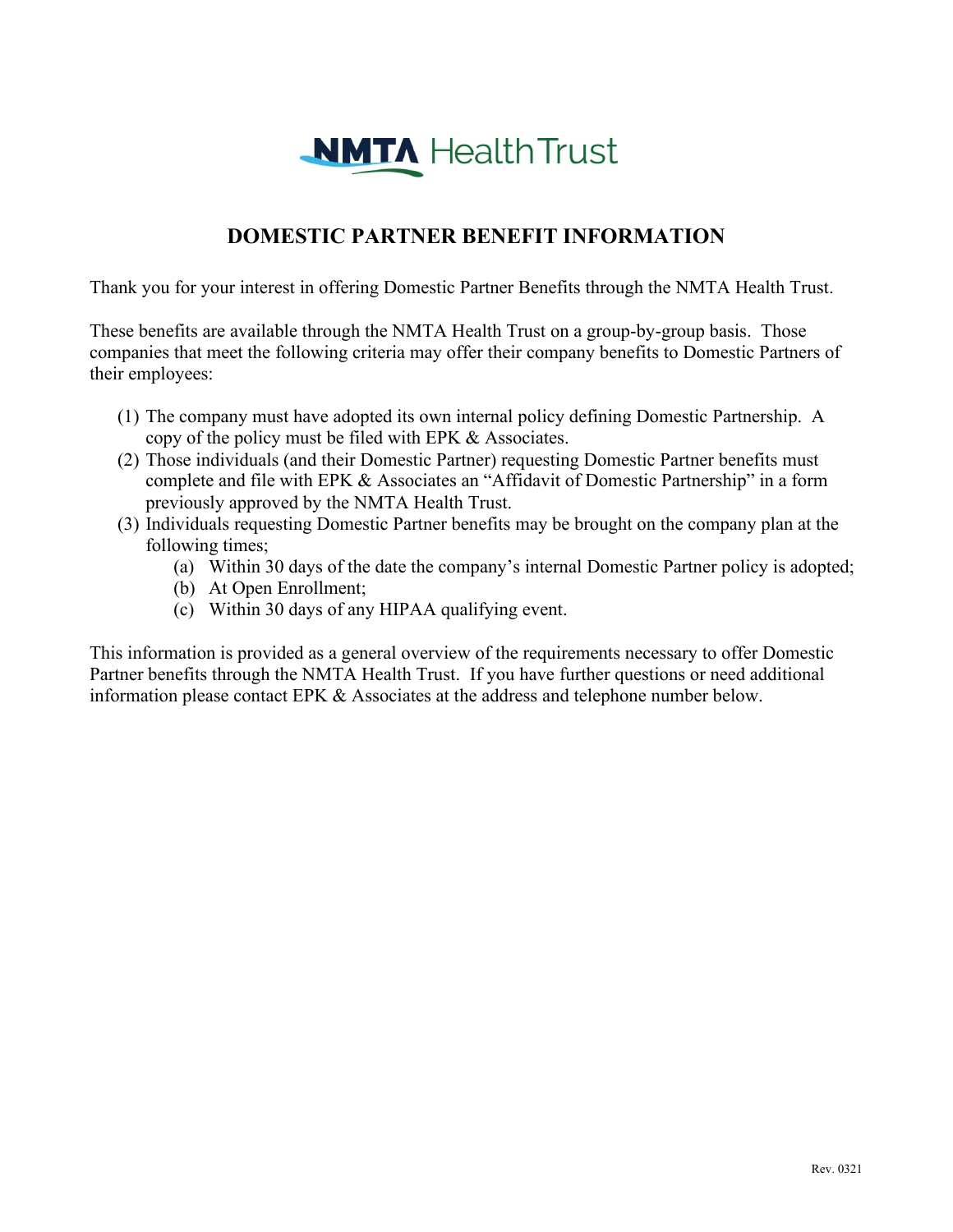

## **Affidavit of Domestic Partnership**

#### **Section I.**

 $\text{We,}$  (Print Employee's Name) (Print Domestic Partner's Name) hereby declare, under penalty of perjury, that we became domestic partners on  $(date)$ in accordance with the following criteria:

- 1. We currently share the same regular permanent residence; and
- 2. We have a close personal relationship; and
- 3. We are jointly responsible for "basic living expenses" as defined below; and
- 4. We are not married to anyone; and
- 5. We are each eighteen (18) years of age or older; and
- 6. We are not related by blood closer than would bar marriage in our state of residence; and
- 7. We were mentally competent to consent to contract when our domestic partner partnership began; and
- 8. We are each other's sole domestic partner and are responsible for each other's common welfare.

"Basic living expenses" means the cost of basic food, shelter, and any other expenses of a Domestic Partner. The individuals need not contribute equally or jointly to the cost of these expenses as long as they agree that both are responsible for the cost.

#### **Section II.**

I understand that this Affidavit shall be terminated upon the death of my domestic partner or by change of circumstance attested to in this Affidavit.

I agree to notify the NMTA Trust Administrator, EPK & Associates, Inc., if there is any change of circumstances attested to in this Affidavit within 30 days of change by filing a *Statement of Termination of Domestic Partnership*.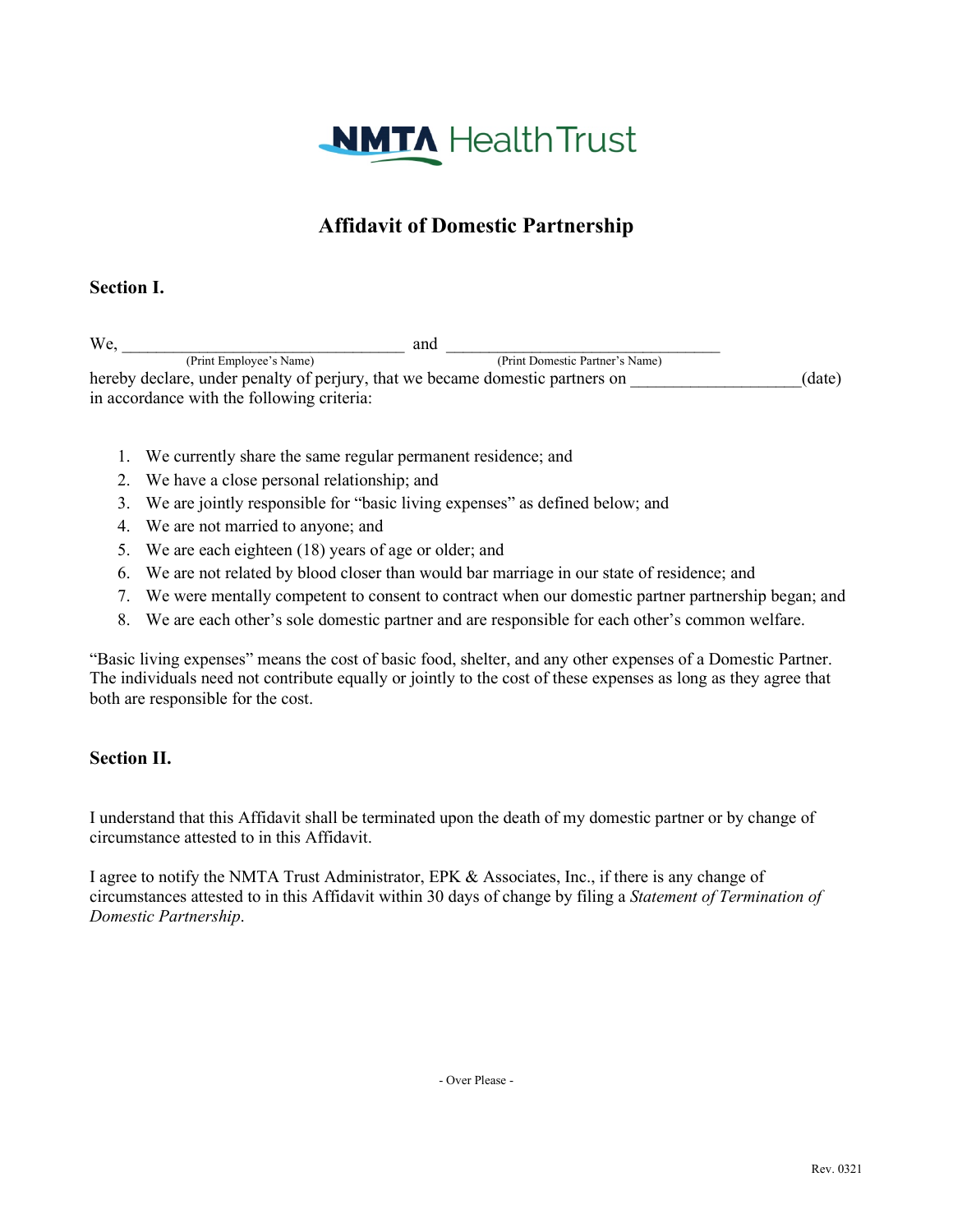#### **Section III.**

We understand that this information will be held confidential and will be subject to disclosure only upon our express written authorization or if otherwise required by law.

We understand that this declaration of responsibility for our common welfare may have legal implications under our State law.

We understand that a civil action may be brought against us for any losses, including reasonable attorney fees because of a false statement contained in this Affidavit of Domestic Partnership.

We also certify under penalty of perjury, under our State laws, that the foregoing is true and correct.

| (Employee Signature)  | (Signature of Domestic Partner) |
|-----------------------|---------------------------------|
|                       |                                 |
| (Print Employee Name) | (Print Domestic Partner Name)   |
|                       |                                 |
|                       |                                 |
|                       |                                 |
| (Address)             | (Address)                       |
|                       |                                 |
|                       |                                 |
| (Date)                | (Date)                          |
|                       |                                 |

 $\mathcal{L}_\text{max}$  , where  $\mathcal{L}_\text{max}$  , we have the set of the set of the set of the set of the set of the set of the set of the set of the set of the set of the set of the set of the set of the set of the set of the set of (Employer Name)

 $\mathcal{L}_\text{max}$  , where  $\mathcal{L}_\text{max}$  and  $\mathcal{L}_\text{max}$  and  $\mathcal{L}_\text{max}$ (Employer Group Number)